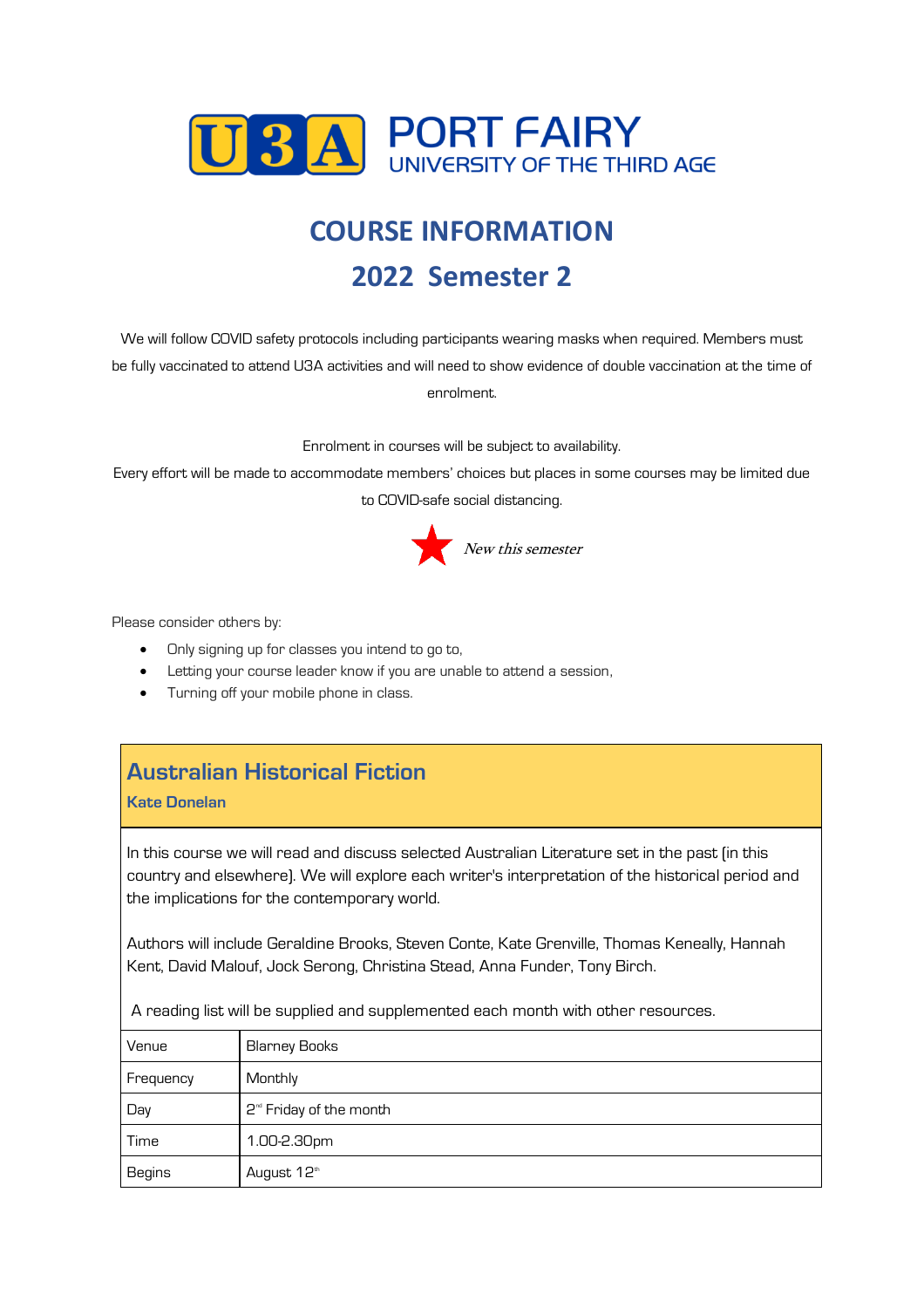| <b>Bendigo Bank Community Lecture Series</b> |                                                                               |  |
|----------------------------------------------|-------------------------------------------------------------------------------|--|
| Venue                                        | Lecture Hall, Sackville Street.                                               |  |
| Frequency                                    | Monthly                                                                       |  |
| Day                                          | Second Thursday of the month <b>You do not need to enrol, just come along</b> |  |
| Time                                         | 10.00 - 11.00am                                                               |  |
| <b>Begins</b>                                | August 11 <sup>th</sup>                                                       |  |

#### **1. August 11 th Mandy Watson - Southern Right Whales**

Mandy Watson 30+ years of experience working in the field of biodiversity conservation. She has been monitoring whales in Victoria for over 25 years specializing in photo-identification. She collaborates with scientists from around the world on research into population dynamics of this endangered species. Mandy will discuss this work and will explain how to tell Southern Right Whales apart from each other, what we are learning about their recovery as a species and what you can do to help.

#### **2. September 8 th Hycel Project - Deakin University, Warrnambool Campus**

Located at Deakin University's Warrnambool Campus, Hycel is a regional hub of hydrogen expertise. With a focus on technologies that use hydrogen rather than processes to produce it, Hycel translates lab results into real world solutions.

At a global level, the hydrogen market is predicted to reduce carbon emissions by 6 billion tonnes annually, employ up to 30 million people and be worth around US\$2.5 trillion by 2050. Hycel is working with researchers, industry, government and community to ready Australia for the hydrogen economy.

**3. October 13th Heather Sheard - Port Fairy Hospital and Benevolent Asylum 1846-1926** Walk through the sliding doors of Port Fairy's Hospital today and you are passing by the same walls that stonemasons built 166 years ago now hidden under render. In the second half of the 19th century, who was admitted to the hospital and what treatment could they hope for? Into the 20th century the challenges grew. The Great War, diphtheria and Spanish Flu epidemics stretched the hospital and asylum to crisis point but they continued to operate.

#### **1. November 10<sup>th</sup> Graham Patterson ★ Book Launch** Nature and History on the Coast of *Western Victoria*

A field naturalist, Graham has walked the length of the Victorian coastline, finishing the final stretch, at last, in 2018. He has written two coastal guides describing the more easterly shores and is now ready to share with us a selection of the stories about the historical sites and important places in the world of nature on our western Victorian coastline. Covering the area from Point Lonsdale to the South Australian border, his book encompasses stories of the human history which unfolded locally, plus there are rock formations, prolific fossil sites, bird breeding colonies, a wealth of intertidal invertebrates, walking tracks and more.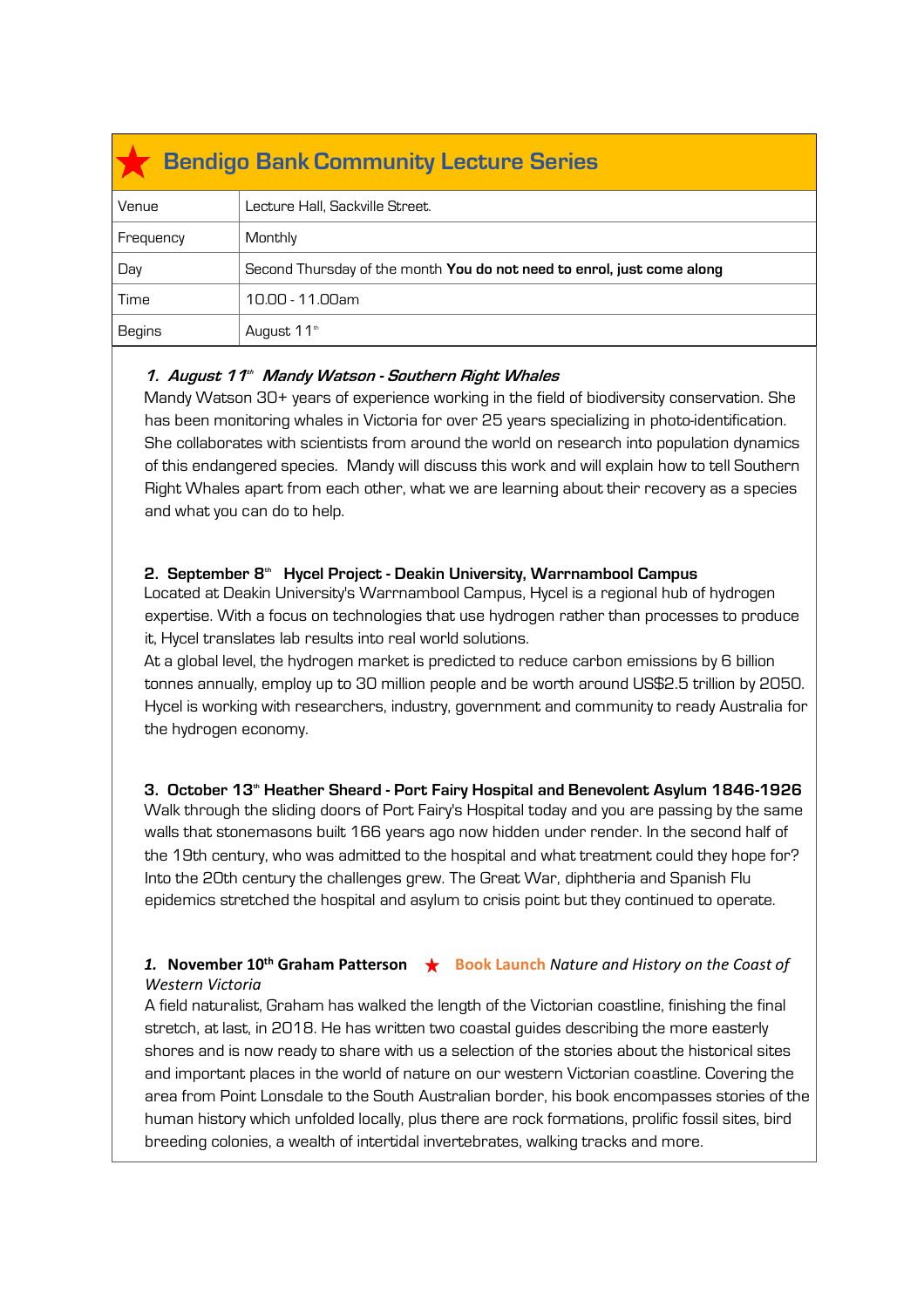### **Classic Literature**

#### **Mary Kerr**

This course will meet once a month and will provide participants with an opportunity to study some of the classics in Literature, both traditional and contemporary. It will be discussion based and participants will be looking at the context in which the works were created as well as the special features, the language, and the literary aspects of each.

We will also be looking at reviews of each of these great works to enhance our understanding of them and the times in which they were written.

| Venue     | TBA                                    |
|-----------|----------------------------------------|
| Frequency | Monthly                                |
| Day       | 1 <sup>st</sup> Wednesday of the month |
| Time      | 9.30-10.30am                           |
| Begins    | August 3 <sup>rd</sup>                 |

### **Current Affairs**

#### **Jan Addinsall**

Current Affairs sessions cover different set topics each week, ranging from local to international issues. We generally discuss one or two key topics based on published or online articles provided by the group leader and/or the members.

We finish with discussion of a cartoon- "a picture tells a thousand words". We aim for respectful discussion on the topics, interspersed with our own life experiences.

| Venue         | Charlie's on East                    |
|---------------|--------------------------------------|
| Frequency     | Twice a month                        |
| Day           | $2^{\omega}$ and $4^{\omega}$ Monday |
| Time          | 10.00-11.30                          |
| <b>Begins</b> | August 8th                           |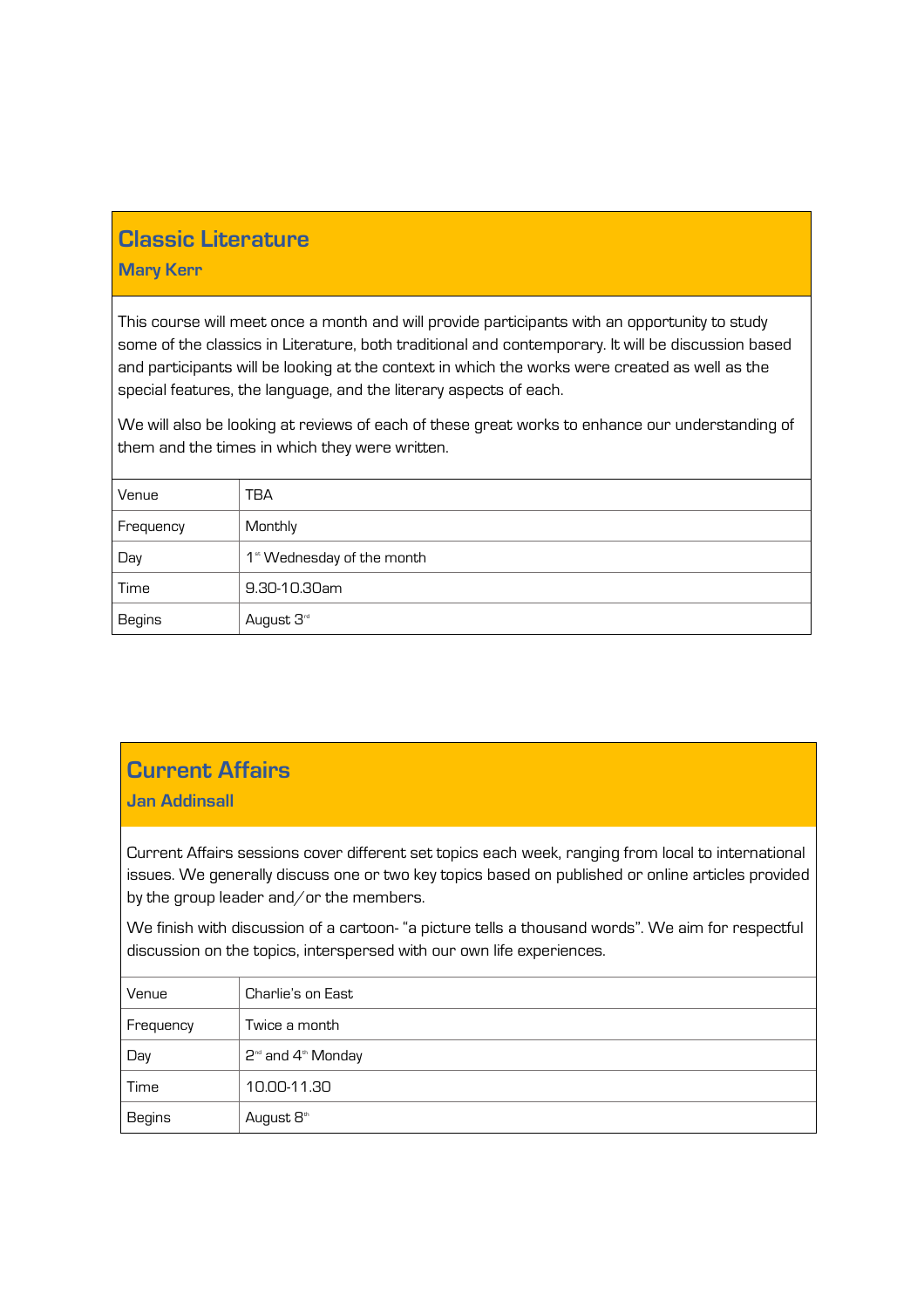# **Ecology of South-West Victoria**

#### **John Miller, Mike Raetz, Philip Du Guesclin and some friends.**

This is an entirely field-based course that follows on from the 2021 course (but there is no requirement for you to have been in the 2021 course).

This time we will be exploring estuaries and salt marshes, volcanic plains communities, coastal mallee scrub, Grampians heaths and more.

The course is based on a series of monthly hands-on field trips that explore the interactions of geology, geomorphology, climate, soils, plants, and animals of the major ecosystems of southwest Victoria.

Each field trip will take around 2-4 hrs and will be suitable for most mobilities.

Limited to 25 participants. If numbers exceed this a second session will be held. Please indicate if you prefer the morning or afternoon session when you enrol.

| Venue         | Outdoors on site                                         |
|---------------|----------------------------------------------------------|
| Frequency     | Monthly                                                  |
| Day           | 1 <sup>st</sup> Thursday                                 |
| Time          | Morning session 10-12pm: Afternoon session 1.00pm-3.00pm |
| <b>Begins</b> | August 4 <sup>th</sup>                                   |

### **Embroidery**

#### **Robin Southey**

#### **Suitable for beginners and experienced stitchers.**

Embroidery is a satisfying hobby which allows you to extend your creativity while making both decorative and useful pieces for your home or gifts. In this class a variety of basic stitches will be taught, enabling many projects to be completed. You need to be able to thread a needle, and have reasonably steady hands.

Robin is a Member of the Embroiderer's Guild and she has been stitching and creating for decades. You can see a variety of her completed works and she will assist you to purchase the fabric and thread required to complete your own pieces.

Sessions will be held with a tuition focus initially, then you will be able to work on your own project, and come together with the other course members for social interaction and continued assistance with your project.

| Venue         | Robin's house                         |
|---------------|---------------------------------------|
| Frequency     | Weekly                                |
| Day           | Tuesday                               |
| Time          | 1.00-3.00pm                           |
| <b>Begins</b> | 2nd August. (No classes in September) |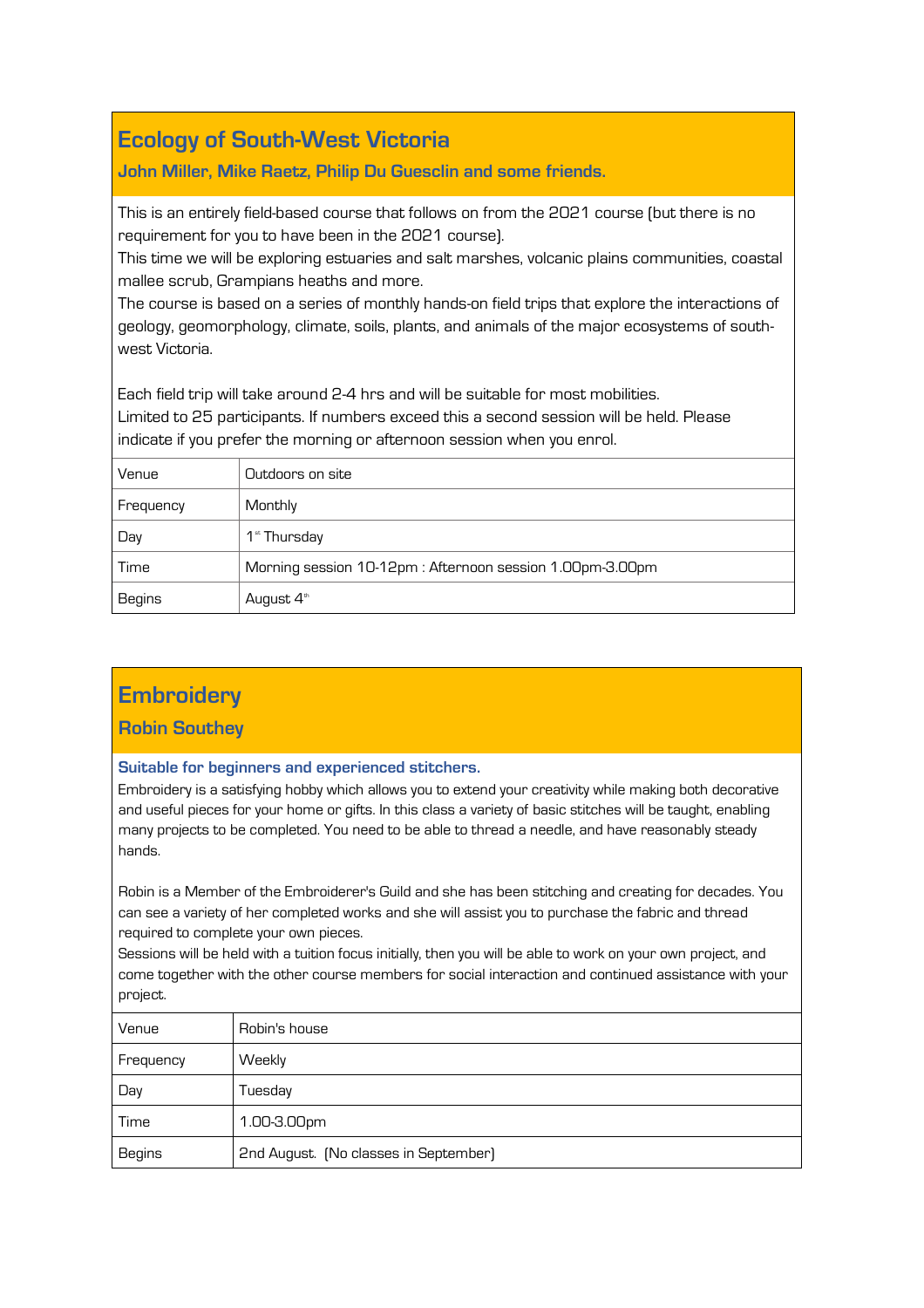# **Essays and Ideas**

#### **Maggie Currie**

This semester we will continue to discuss a variety of issues – from contemporary topics to classical essays. The essays will be sent by email and we read them beforehand.

Discussions will explore literary merit, subject, content, relevance to the present day and our own beliefs and experiences. Coffee afterwards.

| Venue     | <b>PFCH Cottage</b>                   |
|-----------|---------------------------------------|
| Frequency | Monthly                               |
| Day       | 2 <sup>nd</sup> Tuesday of the month. |
| Time      | $9.30 - 11.15$ am                     |
| Begins    | August 9th                            |

# **Family History**

**Rhonda Allardice** 

Join this Group if you are a beginner or already working on your Family History/Tree. Share information, available resources, helpful hints for researching and writing a family history.

We meet monthly to give members of the group the weeks in between to either begin or to continue work on their Family History.

Share ideas over a cuppa.

| Venue         | <b>PFCH Cottage</b>                  |
|---------------|--------------------------------------|
| Frequency     | Monthly                              |
| Day           | 2 <sup>nd</sup> Tuesday of the month |
| Time          | 11.30am - 1.30 pm                    |
| <b>Begins</b> | August 9 <sup>th</sup>               |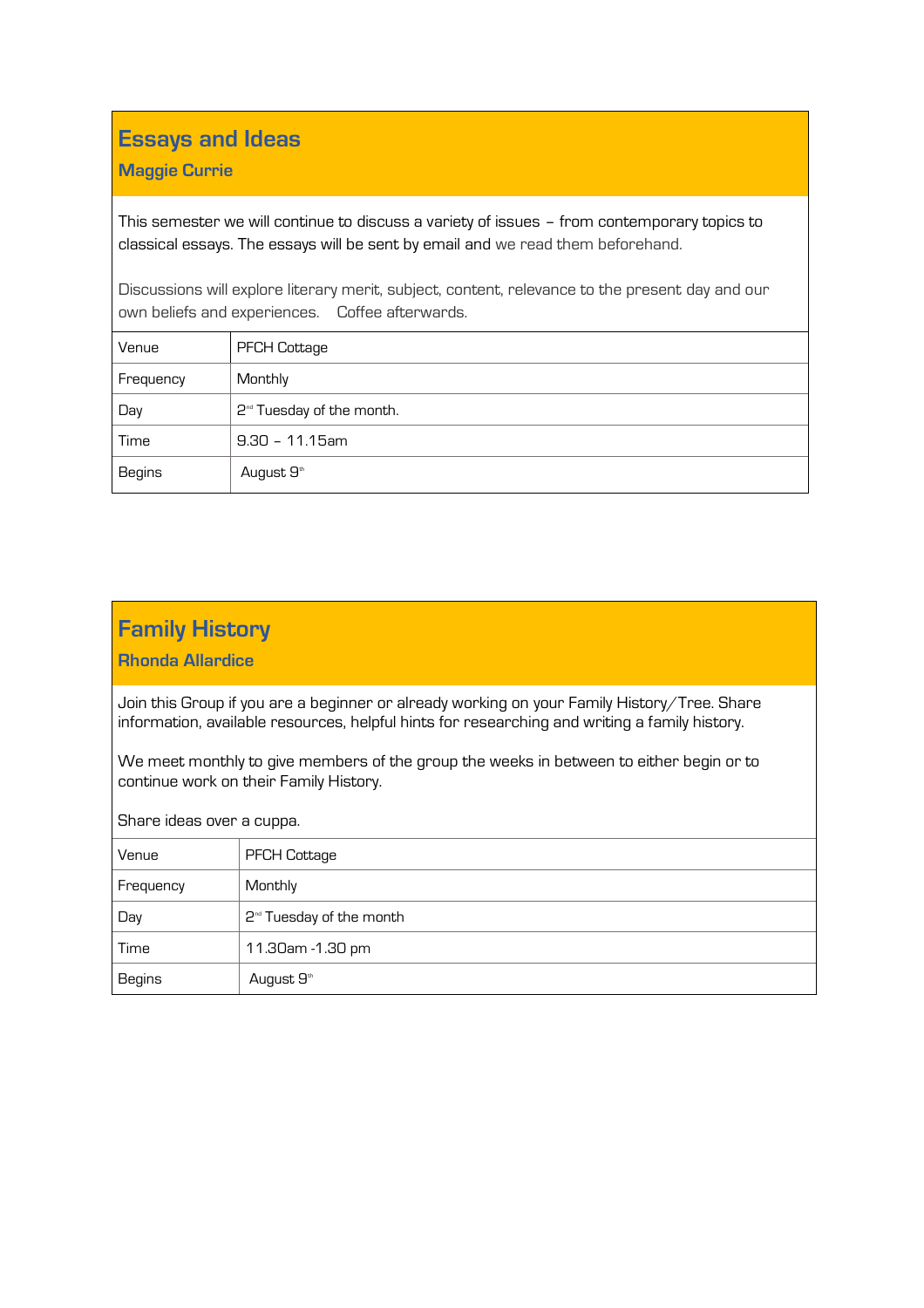# **Fascinating Women of the 20th Century**

#### **Lorraine Mielnik**

This course involves a series of presentations, by course members, about the life and times of various fascinating women.

So many women with such interesting lives to choose from - explorers, adventurers, artists, activists, scientists and more.

At each session we will hear about the life and accomplishments of these women. The presentations will take about 45 minutes and include time for questions and discussion. If you have an interest in a fascinating 20th Century woman and would like to make a presentation, please let me know.

| Venue         | <b>PFCH Cottage</b>       |
|---------------|---------------------------|
| Frequency     | Monthly                   |
| Day           | 1st Thursday of the month |
| Time          | $2.00 - 3.30$ pm          |
| <b>Begins</b> | August 4 <sup>th</sup>    |

### **First Australians**

**Ted Donelan and Carole Howlett** 

This course aims to increase participants' understanding of Aboriginal and Torres Strait Islander Australians. The last 60,000 years of their histories and cultures along with the contributions to Australian society will be explored with particular reference to the reconciliation process, the Uluru Statement from the Heart and the Makarrata.

The course is a mix of structured learning and group discussion. We hope to share some cross-U3A content, and may be able to include some basic anthropology along with visiting presenters and perhaps visit significant local sites.

In addition, we will explore what it means to be an active and informed ally to Indigenous people and to support the reconciliation process.

| Venue         | <b>PFCH Cottage</b>                                            |
|---------------|----------------------------------------------------------------|
| Frequency     | Twice a month                                                  |
| Day           | $2^{\omega}$ and $4^{\omega}$ Friday                           |
| Time          | Morning session 11.00am-12.00: Afternoon session 1.00pm-2.00pm |
| <b>Begins</b> | August 12th                                                    |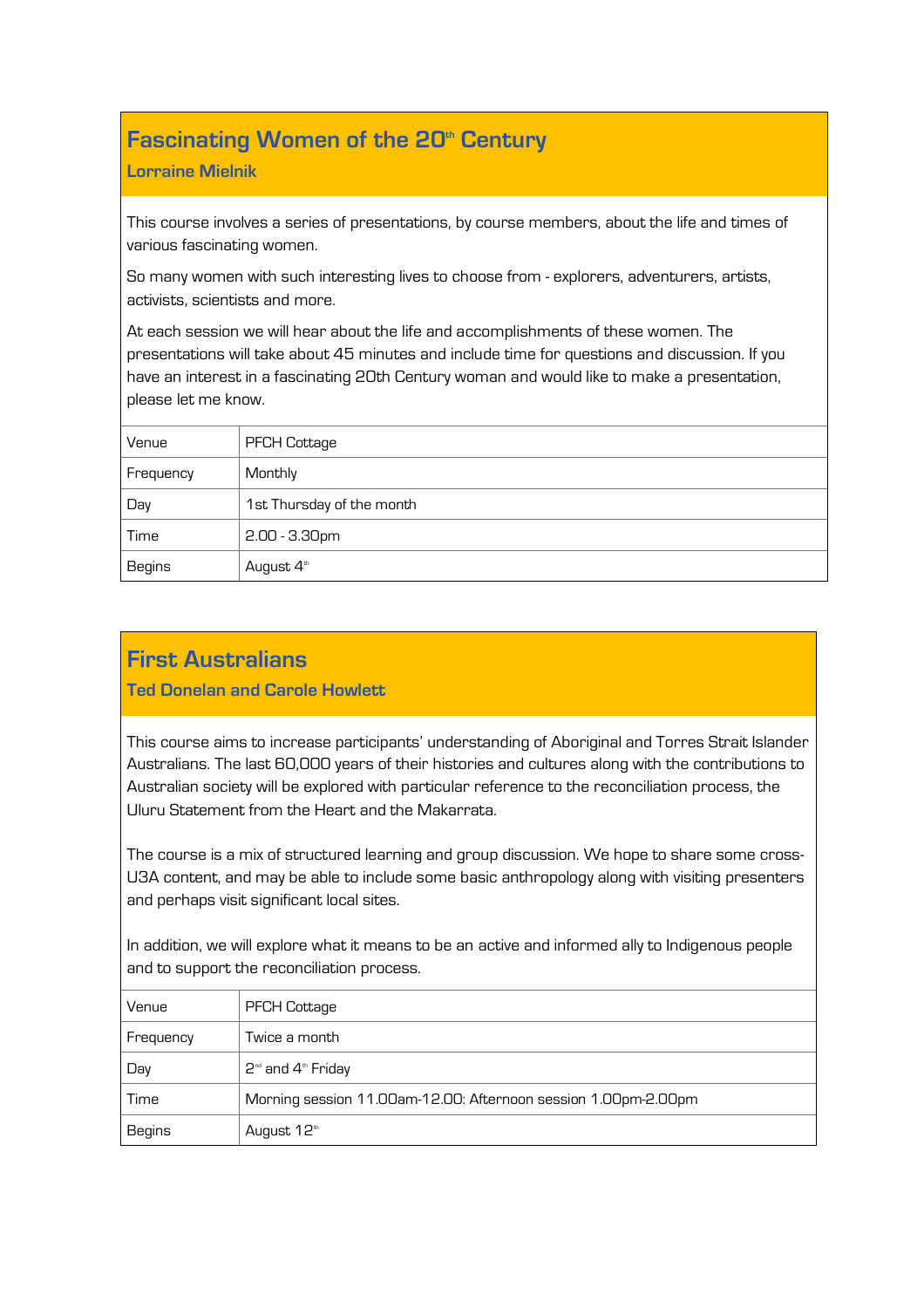### **First Tuesday Bookclub**

#### **Julie Fall**

Each month the group will meet to discuss a book: literary fiction from around the world. We will compare responses to the book, its characters, plot and structure as well as the insights it provides to the social and cultural world of its setting and its author.

Group members are encouraged to have input into the selection of books for the year.

If the book chosen is a 'quick read' then more than one book is chosen, if all agree! The class member who chooses the book(s) for the month generally leads the discussion which may include presenting background information on the author, reviews of the book and group discussion questions.

| Venue     | <b>PFCH Station Room</b>             |
|-----------|--------------------------------------|
| Frequency | Monthly                              |
| Day       | 1 <sup>st</sup> Tuesday of the month |
| Time      | 2.00-3.30pm                          |
| Begins    | August 2 <sup>nd</sup>               |

# **History of Port Fairy**

#### **Judith Kershaw**

The history of Port Fairy will be a combination of lectures, history walks and an occasional outside venue.

We will examine the development of the unique community of the 'village' of Port Fairy, which was the background to important historical events. It was populated by extraordinary characters and resulted from significant international, social, and political influences. The class is aimed at giving everyone the opportunity to discuss, research and work together to find out more about these aspects of the community in which we live.

The class is open to all with an enthusiastic interest in the early history of Port Fairy and the surrounding district.

(Dates: August 3", August 17", August 31", September 14", September 28", October 12th, October 26", November 9<sup>th</sup> November 23<sup>rd</sup>)

| Venue         | <b>PFCH Cottage</b>    |
|---------------|------------------------|
| Frequency     | Twice monthly          |
| Day           | Wednesday              |
| Time          | 10.00-11.30am          |
| <b>Begins</b> | August 3 <sup>rd</sup> |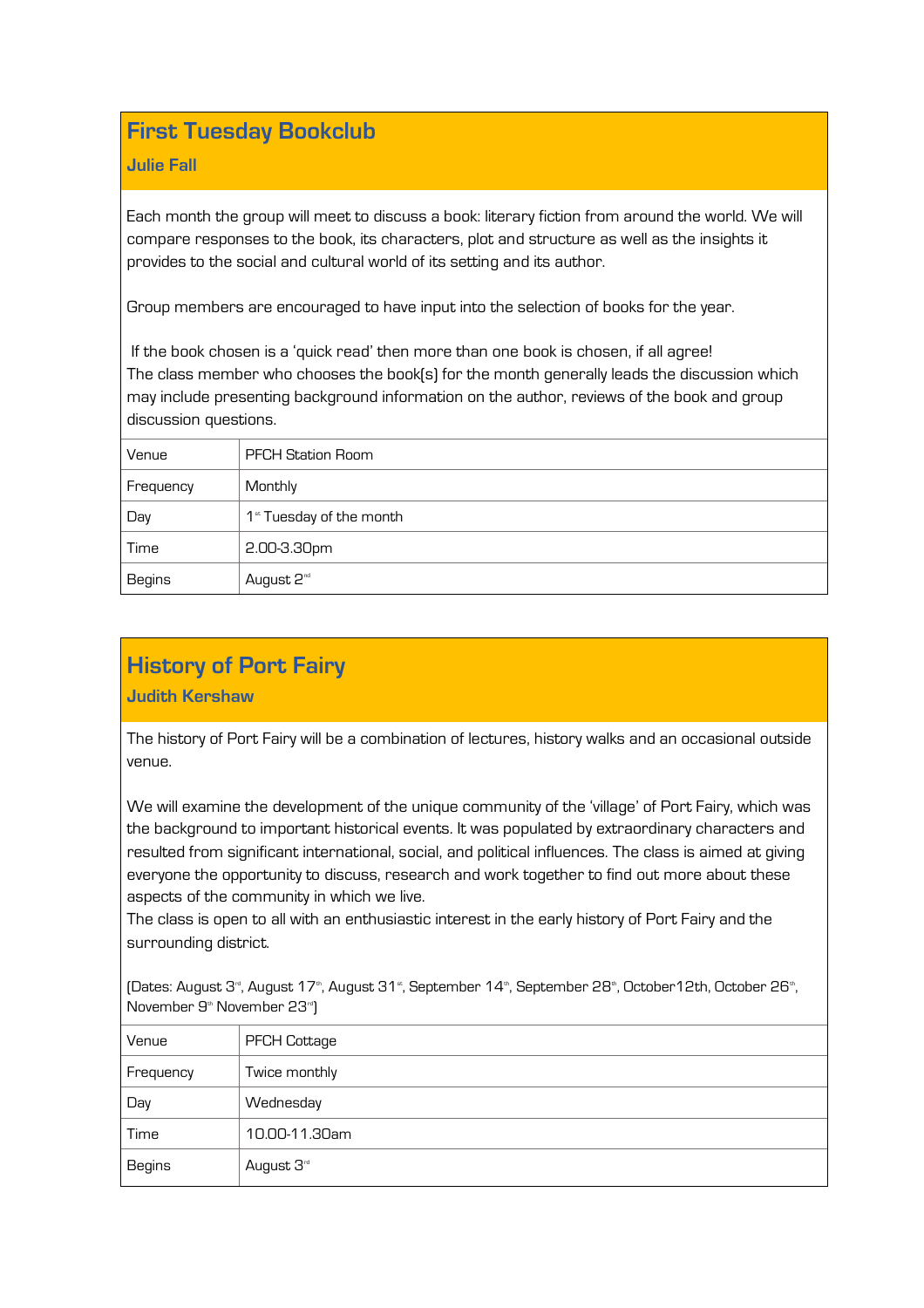# **Introduction to Auslan**

#### **Romaine Jarman**

Auslan is the official sign language of the majority of the Australian deaf community. Romaine will teach you the basics of how to make introductions, and the signs for colours, numbers, food names, the weather, technology, animals and also the alphabet.

| Venue         | <b>PFCH Cottage</b>    |
|---------------|------------------------|
| Frequency     | Fortnightly            |
| Day           | Wednesday              |
| Time          | 12.00-1.00pm           |
| <b>Begins</b> | August 3 <sup>rd</sup> |

# **Mah Jong**

#### **Sue Goy**

The game of Mah Jong was invented by the Chinese thousands of years ago. Mah Jong is a fascinating game and although it appears complicated, it is easy once the rules are mastered. For the many people who have wanted to play this game, this is your chance.

| Venue         | <b>PFCH Cottage</b>                           |
|---------------|-----------------------------------------------|
| Frequency     | Twice a month                                 |
| Day           | 1 <sup>st</sup> and 3 <sup>rd</sup> Wednesday |
| Time          | 1.30-3.30pm                                   |
| <b>Begins</b> | August 3 <sup>rd</sup>                        |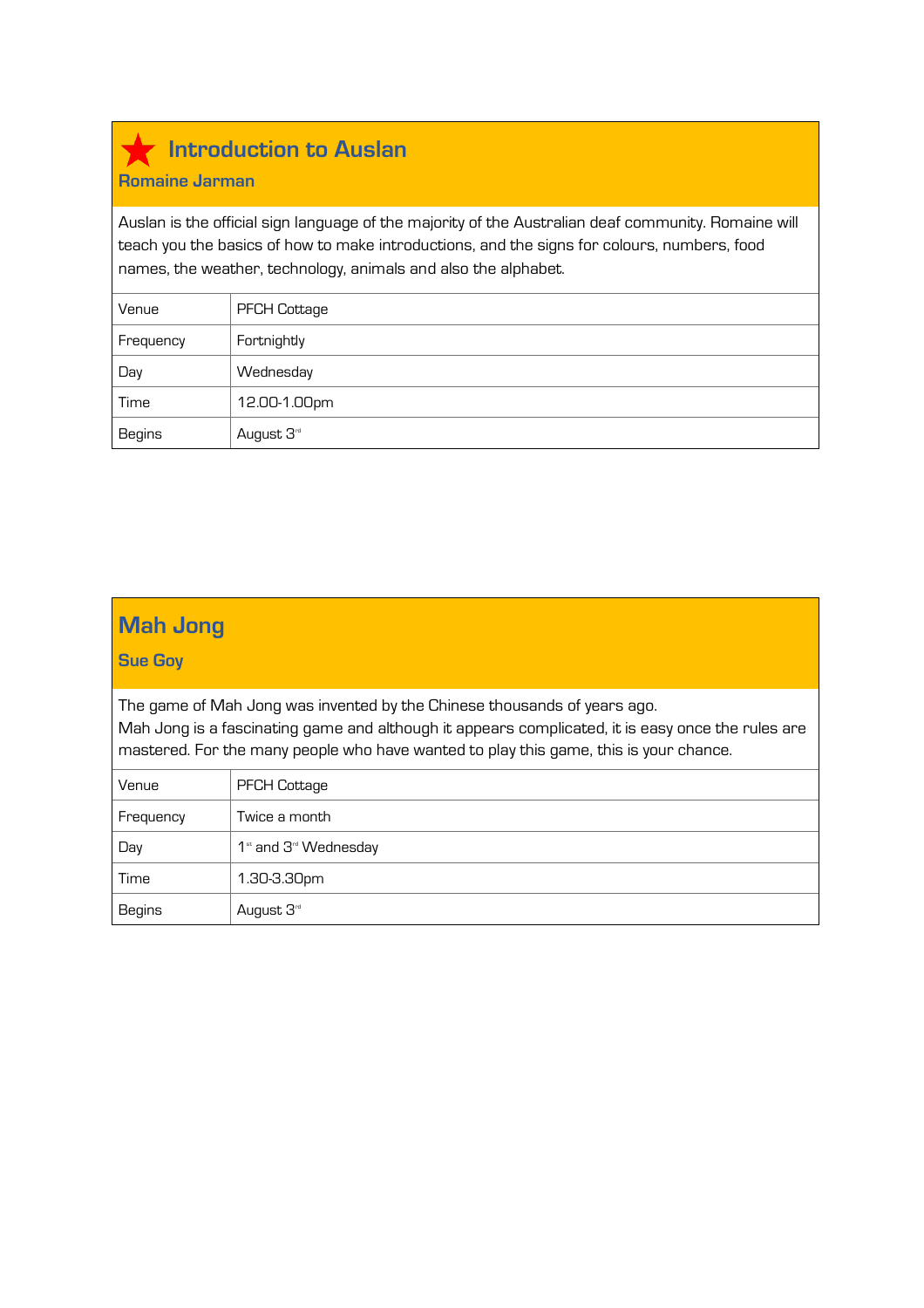**Political Philosophy 2**

#### **Associate Professor Kevin O'Toole**

This course helps us comprehend the various modern ideologies and political movements that have grown up around the major philosophies engrained in western culture. We will cover six specific 'isms': Nationalism, Populism, Feminism, Ecologism, Multiculturalism and Fundamentalism.

| Venue         | <b>PFCH Cottage</b>   |
|---------------|-----------------------|
| Frequency     | Twice a month         |
| Day           | 2nd and 4th Thursdays |
| Time          | 1.30-2.45pm           |
| <b>Begins</b> | August 11th           |

### **Regional Gallery Tours**

**Maggie Currie** 

The first gallery tour in second semester is to see the Picasso exhibition at the National Gallery of Victoria on Wednesday, 31st August.

Contact Maggie for details.

Generally this group car pools or uses public transport.

| Venue     | <b>Regional Galleries</b>     |
|-----------|-------------------------------|
| Frequency | Twice x semester              |
| Day       | More information on enrolment |
| Time      | All day                       |
| Begins    | August 31 <sup>st</sup>       |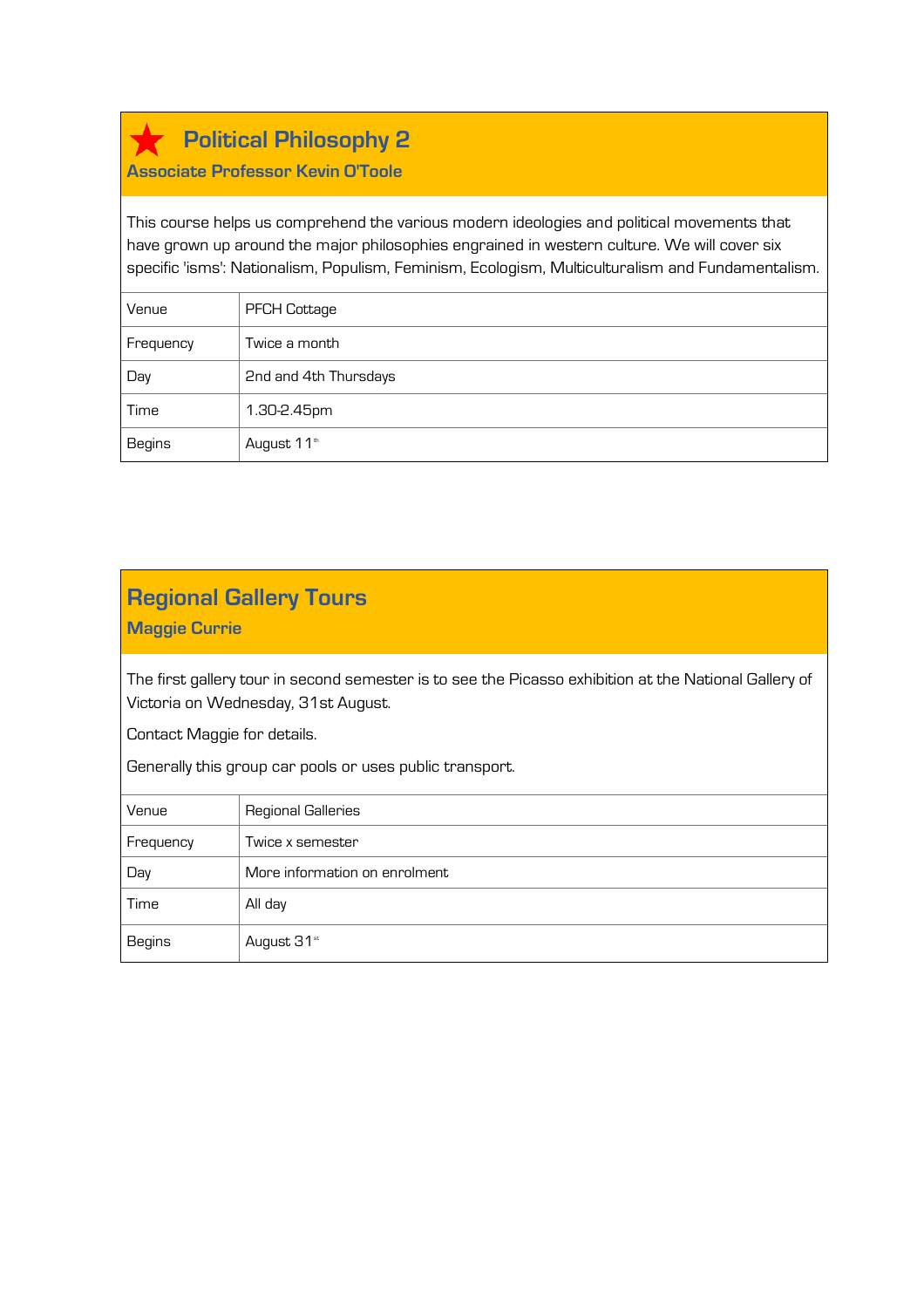### **Science ……Naturally! Bendigo Bank Series at the Lecture Hall John Miller and guest presenters**

| Venue     | Lecture Hall, Sackville Street |
|-----------|--------------------------------|
| Frequency | Monthly                        |
| Day       | 2nd Thursday of the month      |
| Time      | 2.00-3.30pm                    |
| Begins    | August 11 <sup>th</sup>        |

The **Science...naturally!** program for semester two will cover the following topics:

#### **1. August 11th Hair of the Dog- trichology for fun and profit, by Rob Wallis**.

Professor of Research Development at Federation University, Australia, Rob was a pioneer in the use of mammal hair analysis as a tool for determining both the mammal assemblages in bushland areas and for establishing the diet and impact of predators on the small mammals.

#### **2. September 8th Algal Surprises in the Desert: Joan Powling.**

Joan, a long time resident of Port Fairy, is an expert in the identification and ecology of freshwater algae. She spent much of her time working on the occurrence and influence of freshwater algae in what at first thought would seem to be the unlikely habitat of central Australian deserts.

#### **3. October 13th Digging the dirt on Archaeology: Amy Wood**.

Amy is a Senior Archaeologist with Biosis Pty Ltd, based in Melbourne. She has spent the last 20 years observing, interpreting and sampling the Australian landscape to identify likely human habitation sites and establish their cultural significance.

#### **4. November 10th Underwater topography and mapping. Daniel Lerodiaconou.**

Daniel is an Associate Professor in Marine Science at Deakin. He is a leader in the use of remotely sensed imaging technology for the mapping of Victoria's coastal seabed and gathering data for the Victorian Coastal Monitoring Program. His work provides an essential understanding of the processes impacting our coasts and assists in the management of sealevel fluctuations.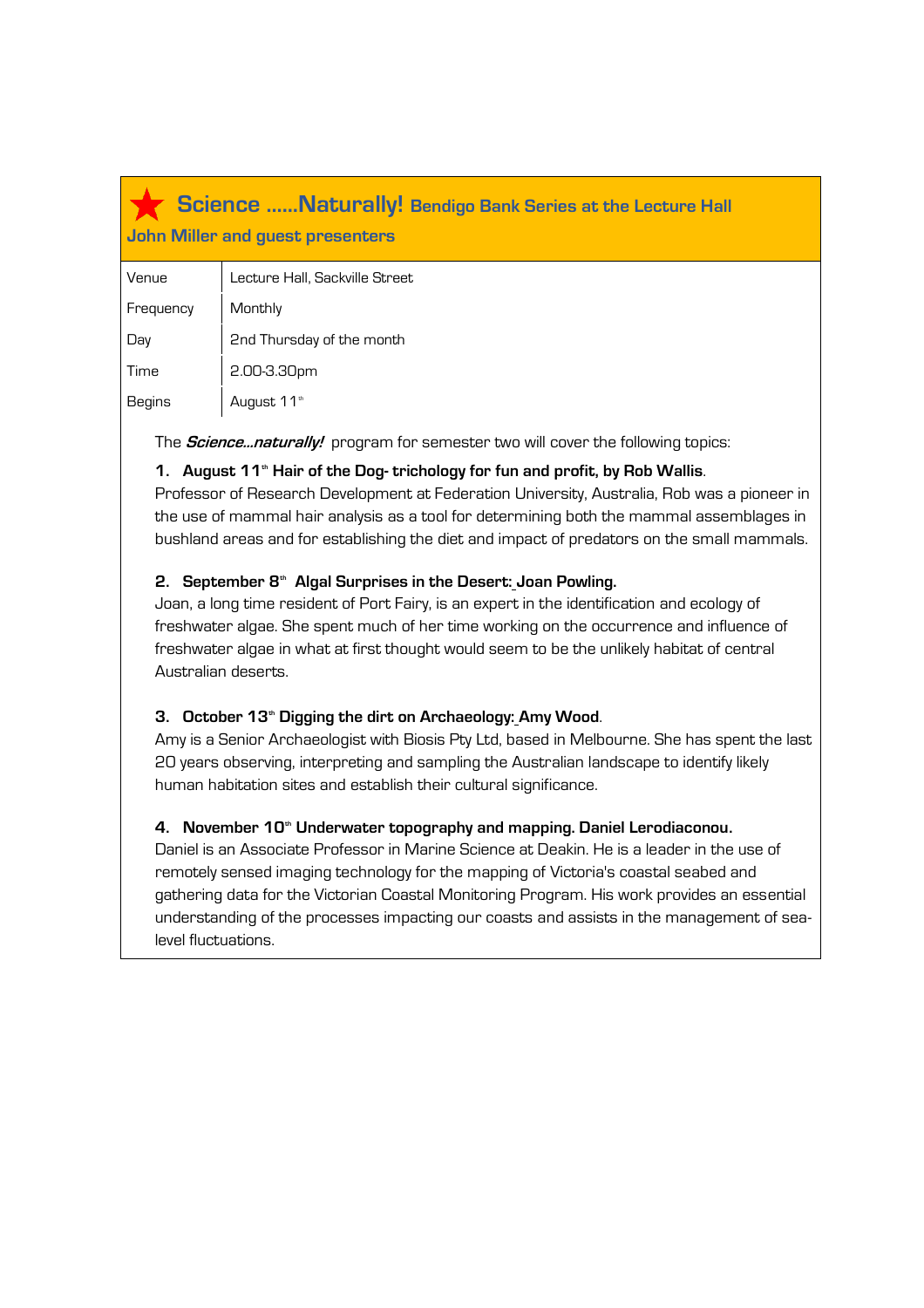

### **Stargazing: The Night Sky**

**Ross Knudsen**

\*\*\* This course will be held outdoors, at night, at locations near Port Fairy\*\*\*

The participants will look through telescopes to track the changes on the moon's surface, with the dates chosen observe the Moon after the New Moon and prior to the Full Moon. There will certainly be other celestial objects to observe as well. The times align with the end of twilight, and the length of the sessions is flexible. This course is offered three times - chose which session suits you.

| Venue     | Outdoors, possibly Port Fairy airstrip.                                                                                                                                                              |
|-----------|------------------------------------------------------------------------------------------------------------------------------------------------------------------------------------------------------|
| Frequency | Monthly, 3 sessions                                                                                                                                                                                  |
| Day       | Tuesday, Wednesday, Thursday, Friday                                                                                                                                                                 |
| Time      | 7.00pm to 8.00pm                                                                                                                                                                                     |
| Dates     | August 2 <sup>nd</sup> - August 5 <sup>th</sup><br>August 30 <sup>th</sup> - September 2 <sup>nd</sup><br>2.<br>$\cap$ ctober $\mathcal{B}^{\mathcal{A}}$ -October $\mathcal{B}^{\mathcal{A}}$<br>З. |

# **Textile Art with Silk Paper**

**Sue Knudsen**

The purpose of the session is to explore the art of silk paper making.

You will be introduced to the technique, and produce a beautiful piece of silk textile that can be used in an assortment of creative projects. The fabric produced is stiff and strong. It can be stitched, embellished, beaded, and made into such items as needle cases and journal covers, and many more creative ideas.

There will be a small fee and you will be contacted regarding a list of materials to bring to the session.

| Venue         | <b>PFCH</b> |
|---------------|-------------|
| Frequency     | One session |
| Day           | <b>TBA</b>  |
| Time          | <b>TBA</b>  |
| <b>Begins</b> | <b>TBA</b>  |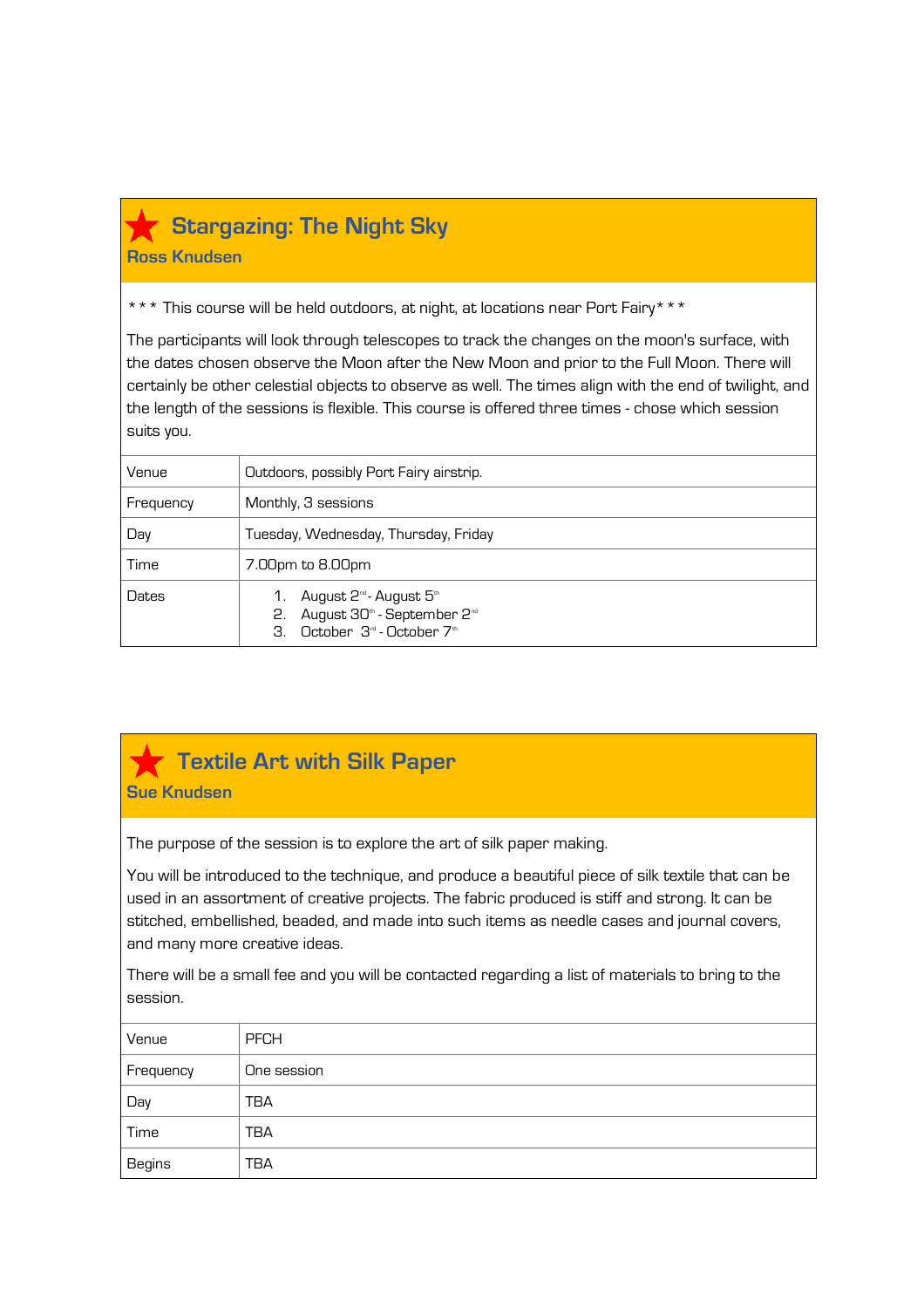| <b>THE CC VVCCRS OF INTRODUCT</b>                                                                                            |                                                                                          |  |
|------------------------------------------------------------------------------------------------------------------------------|------------------------------------------------------------------------------------------|--|
| <b>Sue Knudsen and Maggie Currie</b>                                                                                         |                                                                                          |  |
|                                                                                                                              | The purpose of this course is to knit and chat in the company of other knitters.         |  |
|                                                                                                                              |                                                                                          |  |
| haven't knitted before.                                                                                                      | You may have a project you are knitting; you may want to try something new, or maybe you |  |
| We have patterns for socks, hand warmers, caps and scarves. And if you need help, there<br>should be someone who can assist. |                                                                                          |  |
| Venue                                                                                                                        | PFCH Cottage Room                                                                        |  |
| Frequency                                                                                                                    | Three sessions                                                                           |  |
| Day                                                                                                                          | TBA                                                                                      |  |
| Time                                                                                                                         | TBA                                                                                      |  |
|                                                                                                                              |                                                                                          |  |

# **U3A Mixed Choir**

Begins | Probably late August.

**David Wilson Facilitator, Jillian Gundermann Choir Leader** 

Do you enjoy singing? Would you like to be part of our U3A Choir?

**Three Weeks of Knitting**

The choir sessions enable lots of good fellowship and fun, with leader Jillian providing an abundance of expertise and enthusiasm. Each session includes some gentle introductory breathing and movement exercises followed by singing new songs and on-going practice of our known songs, with some very enjoyable results.

There may be opportunities for an occasional performance later in the year but the regular choir sessions will continue to be the focus of the choir's enjoyment.

| Venue     | <b>PFCH Cottage</b>   |
|-----------|-----------------------|
| Frequency | Twice x month         |
| Day       | 2nd and 4th Wednesday |
| Time      | 2.00-3.30pm           |
| Begins    | August 10th           |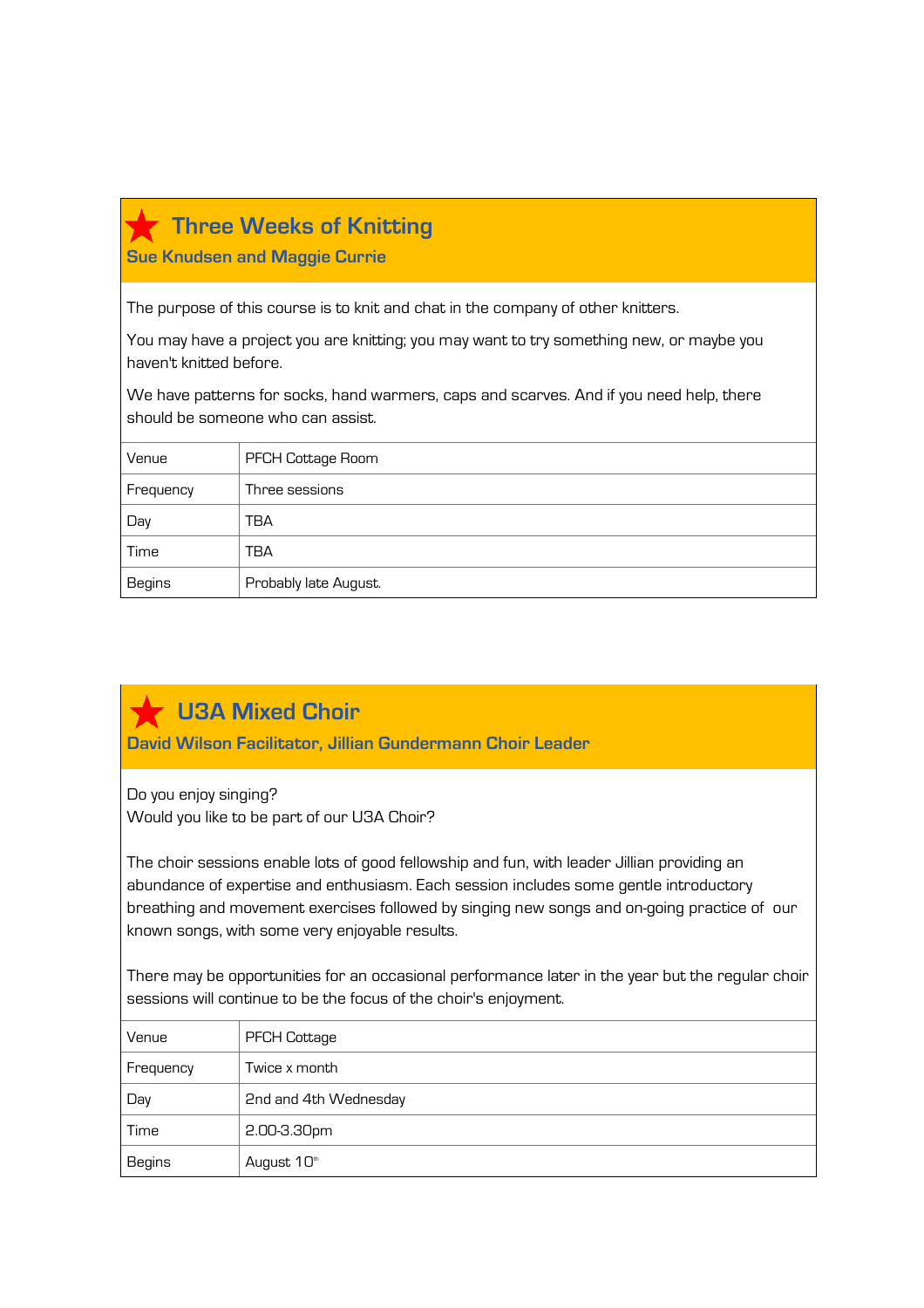# **Walk and Coffee**

#### **Mary Kerr**

The Walk and Coffee group will meet at Railway Place at 9.30am on a Monday morning, walk for approximately 50 minutes and then relax and chat over coffee. A great way to start the week.

| Venue     | Meet at PFCH |
|-----------|--------------|
| Frequency | Weekly       |
| Day       | Monday       |
| Time      | 9.30-10.30am |
| Begins    | August 1st   |

# **Writing Group**

**Kate Donelan** 

A supportive group for people interested in sharing their writing and improving their skills as writers, readers and editors. There will be a focus on 'creative non-fiction' and the use of narrative techniques in writing from lived experience, historical material and social observation.

The group may write, edit and produce a publication at the end of the course.

| Venue     | <b>PFCH Station Room</b>  |
|-----------|---------------------------|
| Frequency | Third Friday of the month |
| Day       | Friday                    |
| Time      | 1.00-2.30pm               |
| Begins    | August 19th               |